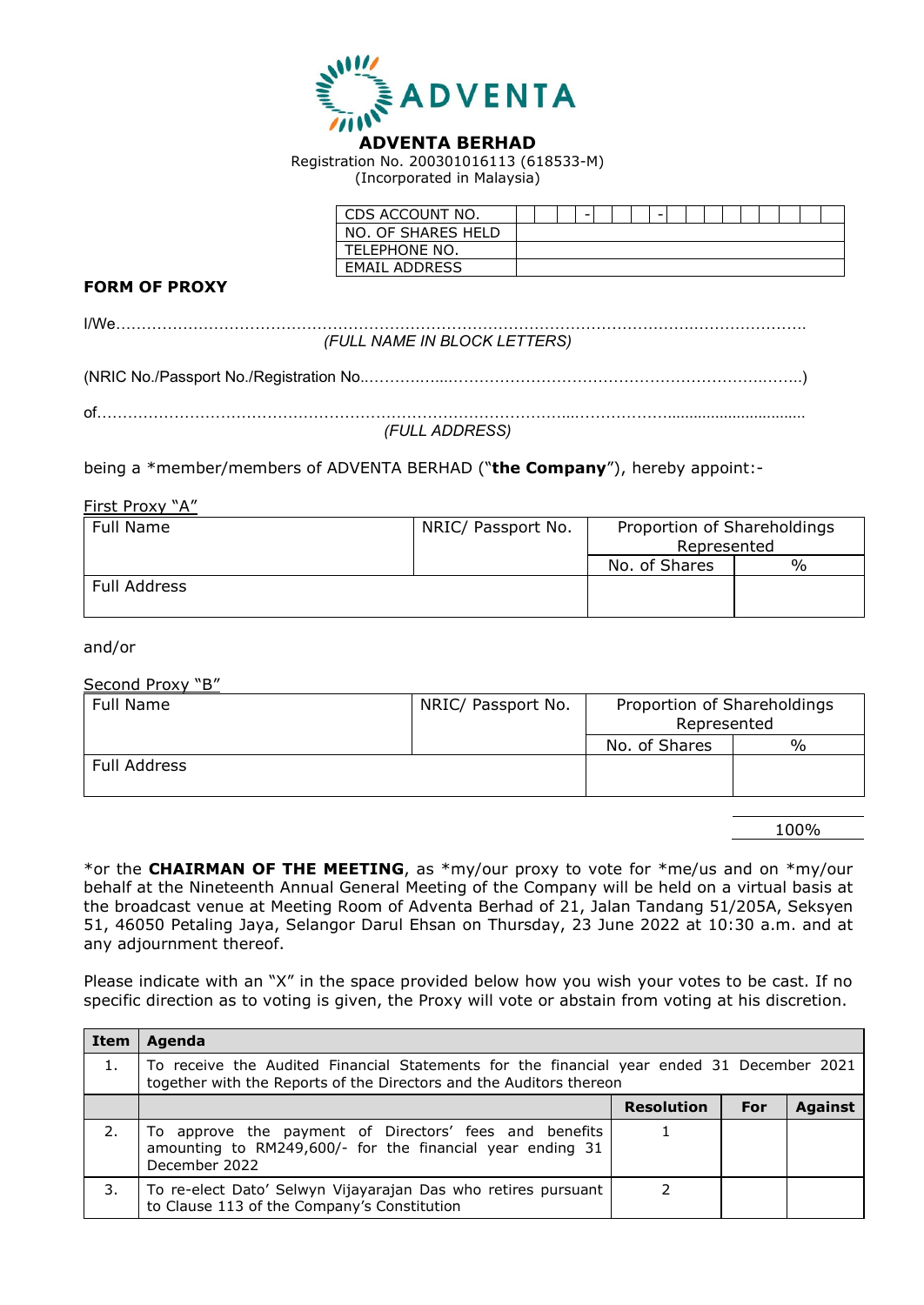| 4.  | To re-elect Ms. Kwek Siew Leng who retires pursuant to Clause<br>114 of the Company's Constitution                                                                                                       | 3                 |  |
|-----|----------------------------------------------------------------------------------------------------------------------------------------------------------------------------------------------------------|-------------------|--|
| .5. | To re-appoint Messrs. Moore Stephens Associates PLT as<br>Auditors of the Company until the conclusion of the next Annual<br>General Meeting and to authorise the Directors to fix their<br>remuneration | $\overline{4}$    |  |
|     | <b>Special Business</b>                                                                                                                                                                                  |                   |  |
| 6.  | Retention of Mr. Toh Seng Thong as an Independent Non-<br>Executive Director of the Company.                                                                                                             | 5                 |  |
| 7.  | Retention of Mr. Edmond Cheah Swee Leng as a Senior<br>Independent Non-Executive Director of the Company                                                                                                 | 6                 |  |
| 8.  | Authority to issue shares pursuant to the Companies Act 2016                                                                                                                                             | $\overline{7}$    |  |
| 9.  | Proposed Renewal of Existing Shareholders' Mandate for<br>Recurrent Related Party Transactions of a Revenue or Trading<br>Nature                                                                         | 8                 |  |
| 10. | Proposed ESS                                                                                                                                                                                             | 9                 |  |
| 11. | Proposed Allocation of ESS Awards to Low Chin Guan                                                                                                                                                       | 10                |  |
| 12. | Proposed Allocation of ESS Awards to Kwek Siew Leng                                                                                                                                                      | 11                |  |
| 13. | Proposed Allocation of ESS Awards to Toh Seng Thong                                                                                                                                                      | $12 \overline{ }$ |  |
| 14. | Proposed Allocation of ESS Awards to Edmond Cheah Swee Leng                                                                                                                                              | 13                |  |
| 15. | Proposed Allocation of ESS Awards to Dato' Selwyn Vijayarajan<br>Das                                                                                                                                     | 14                |  |
| 16. | Proposed Allocation of ESS Awards to Datuk Mark Victor Rozario                                                                                                                                           | 15                |  |

\* Strike out whichever not applicable.

Signed this .................. day of .............................2022

......................................................... Signature(s) of Member(s)/Common Seal

Notes:-

- 1. In respect of deposited securities, only members whose names appear in the Record of Depositors on 17 June 2022 ("**General Meeting Record of Depositors**") shall be eligible to attend the Meeting.
- 2. A Member entitled to attend and vote at the Meeting of the Company, shall be entitled to appoint more than one (1) proxy to attend, participate, speak and vote instead of the Member at the Meeting. A proxy need not be a Member of the Company. There shall be no restriction as to the qualification of the proxy. A proxy appointed to attend and vote at the Meeting of the Company shall have the same rights as the Member to attend, participate, speak and vote at the Meeting and upon appointment a proxy shall be deemed to confer authority to demand or join in demanding a poll.

As guided by the Securities Commission Malaysia's Guidance Note and Frequently Asked Questions on the Conduct of General Meetings for Listed Issuers that was issued on 18 April 2020 and its subsequent amendments, the right to speak is not limited to verbal communication only but includes other modes of expression. Therefore, all shareholders, proxies and/or corporate representatives shall communicate with the main venue of the Nineteenth Annual General Meeting of the Company via real time submission of typed texts through a text box within Securities Services e-Portal's platform during the live streaming of the Nineteenth Annual General Meeting of the Company as the primary mode of communication. In the event of any technical glitch in this primary mode of communication, shareholders, proxies and/or corporate representatives may email their questions to eservices@sshsb.com.my during the Meeting. The questions and/or remarks submitted by the shareholders, proxies and/or corporate representatives will be broadcasted and responded by the Chairman/Board of Directors/relevant advisers during the Meeting. In the event of any unattended questions and/or remarks submitted, the Company will respond to the said unattended questions and/or remarks after the Meeting via email.